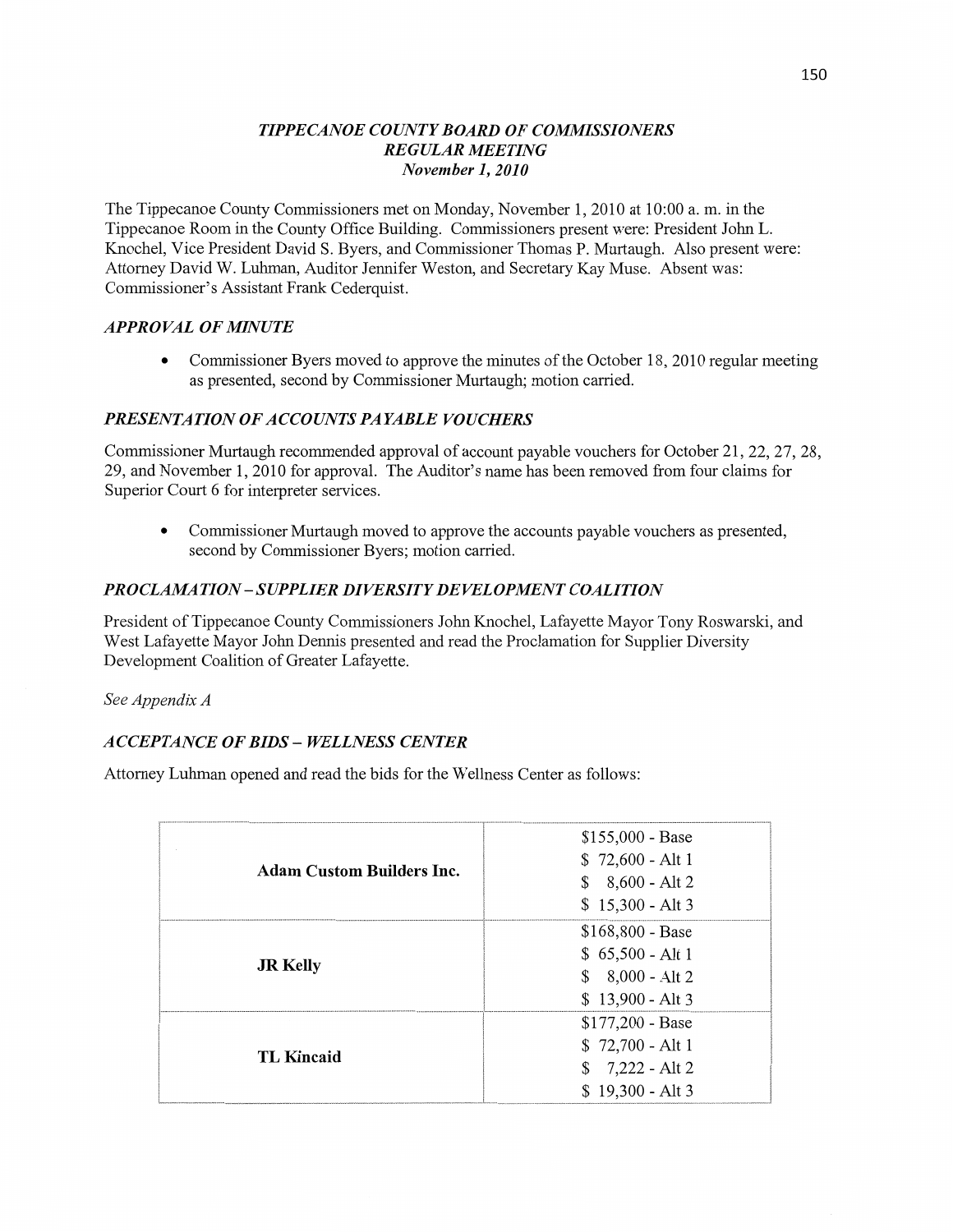| <b>Quantum General</b><br><b>Contractors</b> | $$156,600 - Base$<br>$$59,340 - Alt1$<br>$$7,330 - Alt2$<br>$$11,285 - Alt3$  |
|----------------------------------------------|-------------------------------------------------------------------------------|
| <b>CF Jones Group</b>                        | $$149,500 - Base$<br>$$61,000 - Alt1$<br>$$11,400 - Alt2$<br>$$15,700 - Alt3$ |

Attorney **Luhman** recommended taking the bids under advisement for review and compliance with the bid specifications.

**0** Commissioner Byers **moved** to take the bids under advisement for the Wellness Center, second by Commissioner Murtaugh; motion carried.

## *ACCEPTANCE* OF *BIDS* **—** *T IPPECANOE COUNTY OFFICE BUILDING CHILLER PROJECT*

Attorney Luhman opened and read the bids for the Tippecanoe County Office Building Chiller Project as follows:

| <b>Quality Plumbers</b>    | \$164,000              |
|----------------------------|------------------------|
|                            | $+$ \$11,000 - Alt 1   |
| DA Dodd Inc                | \$143,800              |
|                            | $N/A - Alt1$           |
| Shambaugh & Son LP         | \$160,210              |
|                            | $+ $18,085 - Alt1$     |
| <b>Comfort Systems USA</b> | \$148,100              |
|                            | $+$ \$11,300 - Alt 1   |
| <b>Commercial Air Inc.</b> | \$198,000              |
|                            | No bid No work - Alt 1 |
| <b>Springhill Heating</b>  | \$152,000              |
|                            | $-$ \$6,177 - Alt 1    |

Attorney **Luhman** recommended taking the bids under advisement for review and **compliance** with the bid specifications.

• Commissioner Murtaugh moved to take the bids for the Tippecanoe County Building Chiller Project under advisement, second by Commissioner Byers; **motion** cam'ed.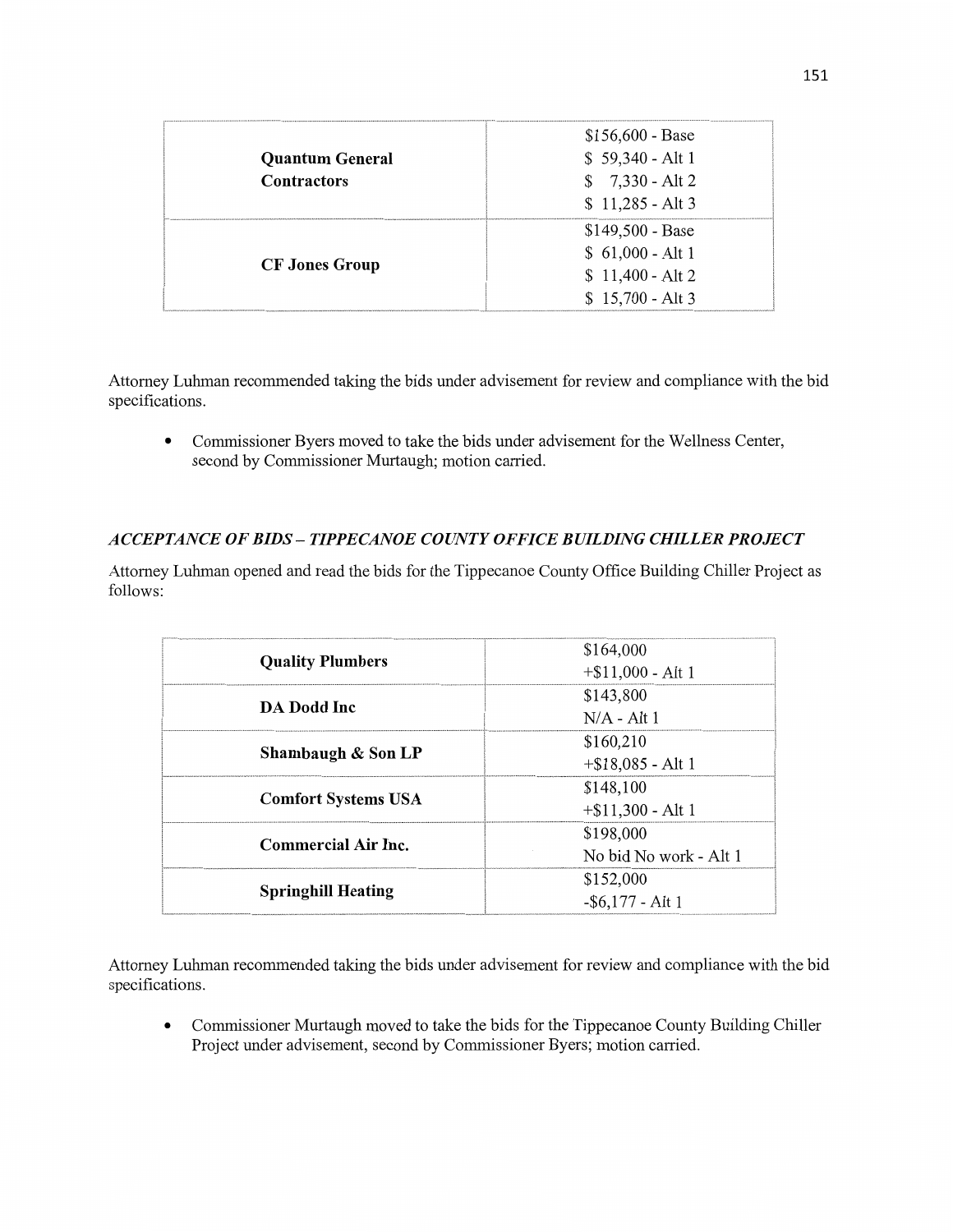# HI *GHWA Y-Opal Kuhl*  **Awarding** of Bid for **Lindberg Road Bridge over** Celery Bog

Director Kuhl recommended accepting the low bid from Jack Isom Construction Company in the amount of \$4,285,932.00 for the Lindberg Road Bridge Project. Director **Kuhl** added that the Highway Department and the consultant for the project, American Structure, reviewed all of the bids.

**0** Commissioner Byers moved to accept the bid from Jack Isom Construction for the Lindberg Bridge Project as presented, second by Commissioner Murtaugh; motion carried.

# **Bridge U208 — Warranty Deed Parcel 1**

Director **Kuhl** presented a Warranty Deed for Parcel 1 in the **amount** of \$1,700 in the **name** of Richard A. B01 for approval. Director Kuhl said that Bridge U208 is located in Shadeland.

**0** Commissioner Murtaugh moved to approve the Warranty Deed for Parcel 1 as presented, second by Commissioner Byers; **motion** carn'ed.

## **Cumberland Road Project — Warranty Deed Parcel 9**

Director Kuhl presented a Warranty Deed in the amount of \$960 for Parcel 9 in the name of White Horse Chn'stian Center, **Inc.** for approval. The Cumberland Road Project is a federal aid project. **Construction**  will begin in 2012 after work is underway on the US 231 project.

**0** Commissioner Byers moved to approve the Warranty Deed for Parcel 9 on as presented, second by Commissioner Murtaugh; motion carried.

### **Wildcat Valley Estates — Phase 1 Drainage Project**

Director Kuhl presented two Perpetual Drainage Easements to correct an erosion and drainage problem for Wildcat Valley Estates. Director **Kuhl** requested the approval of a Perpetual Drainage Easement for Lot 13 in the amount of \$2,000 in the name of Diane L. Gunstra and Lot 14 in the amount of \$1,000 in the name of Nancy A. DiMartino and Stephen Borghj.

- **0** Commissioner Murtaugh moved to approve the Perpetual Drainage Easement for Lot 13 as presented, second by Commissioner Byers; motion carried.
- **0 Commissioner** Murtaugh moved to approve the Perpetual Drainage Easement for Lot 14 as presented, second by Commissioner Byers; motion carried.

#### **Lindberg** Bridge **Project — Performance Bond, Payment Bond,** and **Contract** from **Jack Isom Construction** in the **amounts** of **\$4,285,931.70**

Director **Kuhl** presented a Performance Bond, Payment Bond, and Contract for approval from Jack Isom Construction. Director Kuhl said the agenda showed a misprint of the amount at \$4,485,931.70; for the record, the correct amount is \$4,285,931.70.

**0** Commissioner Murtaugh moved to approve the Performance Bond, Payment Bond, and Contract in the amount of \$4,285,931.70 from Jack Isom Construction as presented, second by Commissioner Byers; **motion** carried.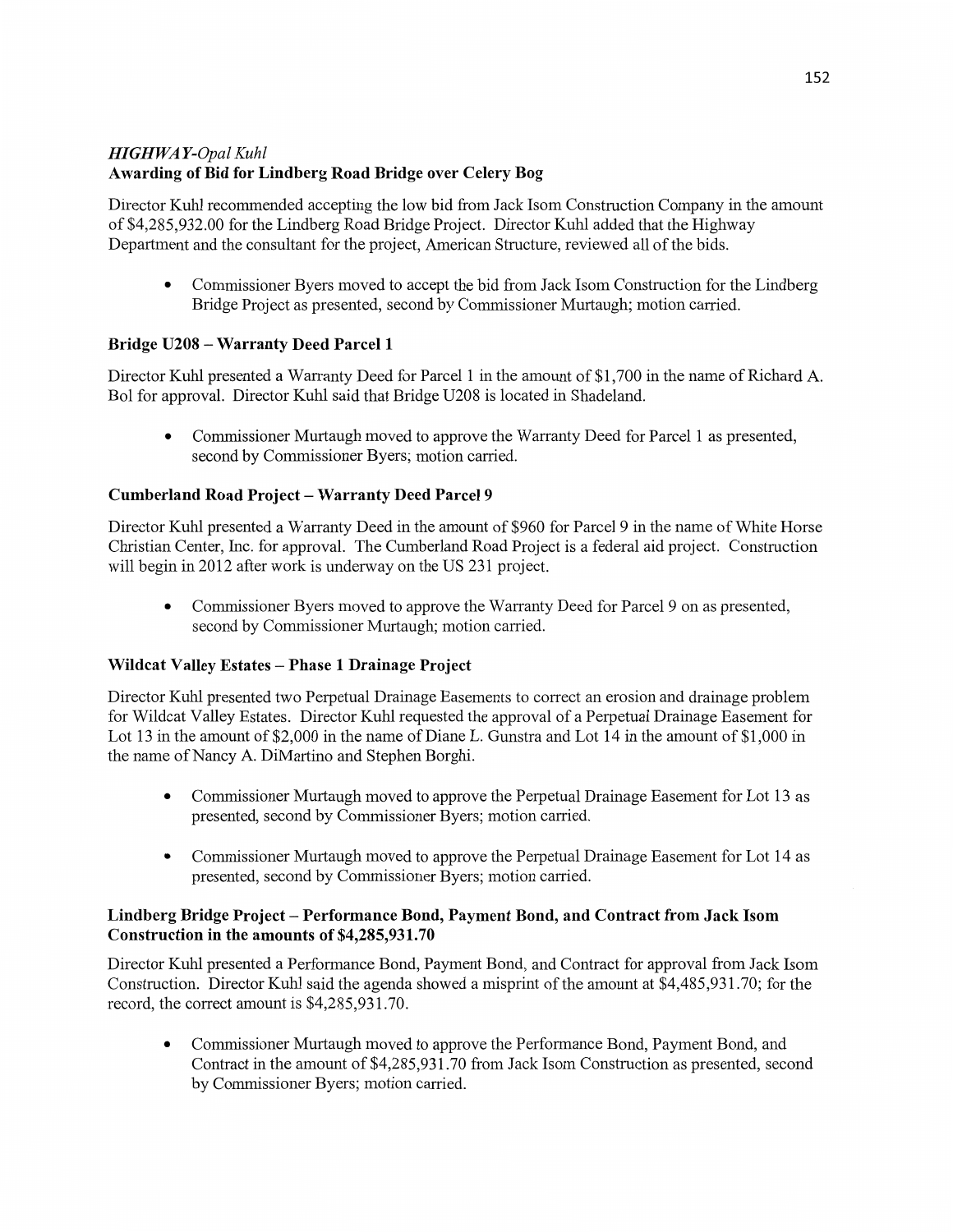## **Amendment** No. 3 **— Engineering Services from American Structurepoint, Inc.**

Director Kuhl said this is an amendment to the Engineering Services Contract from American Structurepoint, Inc. in the amount of \$392,919. It is for the construction engineering, inspection and testing for the Lindberg Bridge Project.

**0** Commissioner Byers moved to approve Amendment No. 3 to the Engineering Services Contract with American Structurepoint Inc. in the **amount** of \$392,919 as presented, second by Commissioner Murtaugh; motion carried.

West Lafayette Mayor John Dennis **thanked** the Commissioners for their efforts on the Lindberg Bridge Project. He noted, this would be a permanent solution to the ongoing problems with Lindberg Road. Lindberg Road will be closing sometime before Thanksgiving so construction can begin.

## *GRANTS* — *Laurie Wilson*

Grant Facilitator Laurie Wilson requested permission to accept a grant for the Prosecutor's Office from the Indiana Criminal Justice Institute for \$34,377. It is for the continuation of Project Safe Neighborhood and the Comprehensive Anti-Gang Initiative.

**0** Commissioner Murtaugh moved to grant permission to accept the grant from the Indiana Criminal Justice Institute as presented, second by Commissioner Byers; motion carried.

Grant Facilitator Laurie Wilson requested permission to accept a grant for Juvenile Alternatives from the Lilly Endowment Scholarship for \$2,777. It will pay the expenses of three people who will attend the Big Tent Conference in Houston Texas.

• Commissioner Byers moved to grant permission to accept the grant from the Lilly Endowment Scholarship as presented, second by Commissioner Murtaugh; motion carried.

Grant Facilitator Laurie Wilson requested permission to apply for an **Indiana** Department of Health Grant in the amount of \$126,834.11 for the Health Department. It will be used to purchase equipment, such as a tent, to be used in the event of an epidemic.

**0** Commissioner Murtaugh moved to grant permission to apply for the Indiana Department of Health Grant as presented, second by Commissioner Byers; motion carried.

Grant Facilitator Laurie Wilson requested pennission to amend the **amount** of **a** grant that was previously applied for. The Commissioners granted permission to apply for an Indiana Criminal Justice Institute Byrnes Justice Assistance Grant for \$13,000. Court Services is asking approval to amend the amount of that grant to \$104,514. Court Services Director Cindy Houseman said a budget has been submitted and the grant will be used for the purchase of technology equipment to move toward making Court Services more efficient.

**0** Commissioner Murtaugh moved to grant permission to apply for the grant as presented, second by Commissioner Byers; motion carried.

# *RESOL* UT ION DE *T ERMNING T 0 SELL EXCESS PROPERTY* **—** *Rebecca Humphrey*

Youth Services Executive Director Rebecca Humphrey requested permission to sell a 1992 Honda Accord. It is damaged due to a seat belt malfunction and is valued at approximately \$300. Commissioner Byers asked Director Humphrey if the car could be donated to one of the schools for training purposes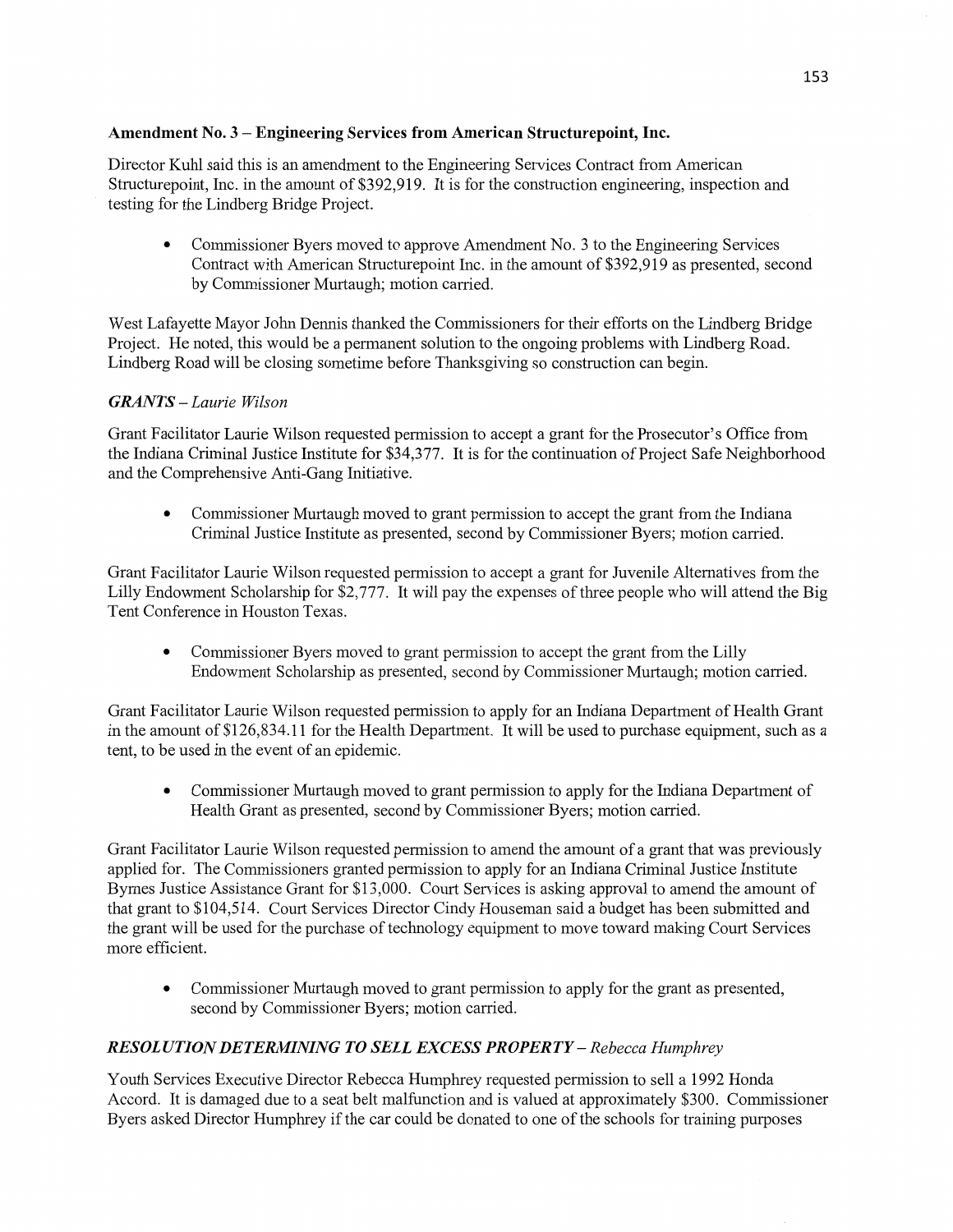and then given to a family. Attorney Luhman said that **a** resolution would need to be approved by the Commissioners and the institution receiving the vehicle. Director Humphrey said that she would investigate the possibility of donating the vehicle and would submit her findings at the next meeting. No action was taken.

#### *APPOINTMENTS* **—** *Human Relation Commission*

**0** Commissioner Murtaugh moved to appoint Evdoxia Liatiri to the Human Relations Commission, second by Commissioner Byers; motion carried.

### *UNFINISHED B USINESS*

None

# NE *WBUSINESS*

None

### *REPORTS* ON *FILE*

Tippecanoe **Public** Library Parks & Recreation Wabash River Heritage Corridor Treasurer Weights & Measures

Reports are on file in the Commissioners office for public review.

### $PUBLIC$  *COMMENT*

**None** 

Commissioner Byers moved to adjourn.

# **BOARD** OF **COMMISSIONERS** OF **THE COUNTY OF TIPPECANOE**

The L. Karchel

Knochel, President

 $R/5b$ 

David S. Byers Vice President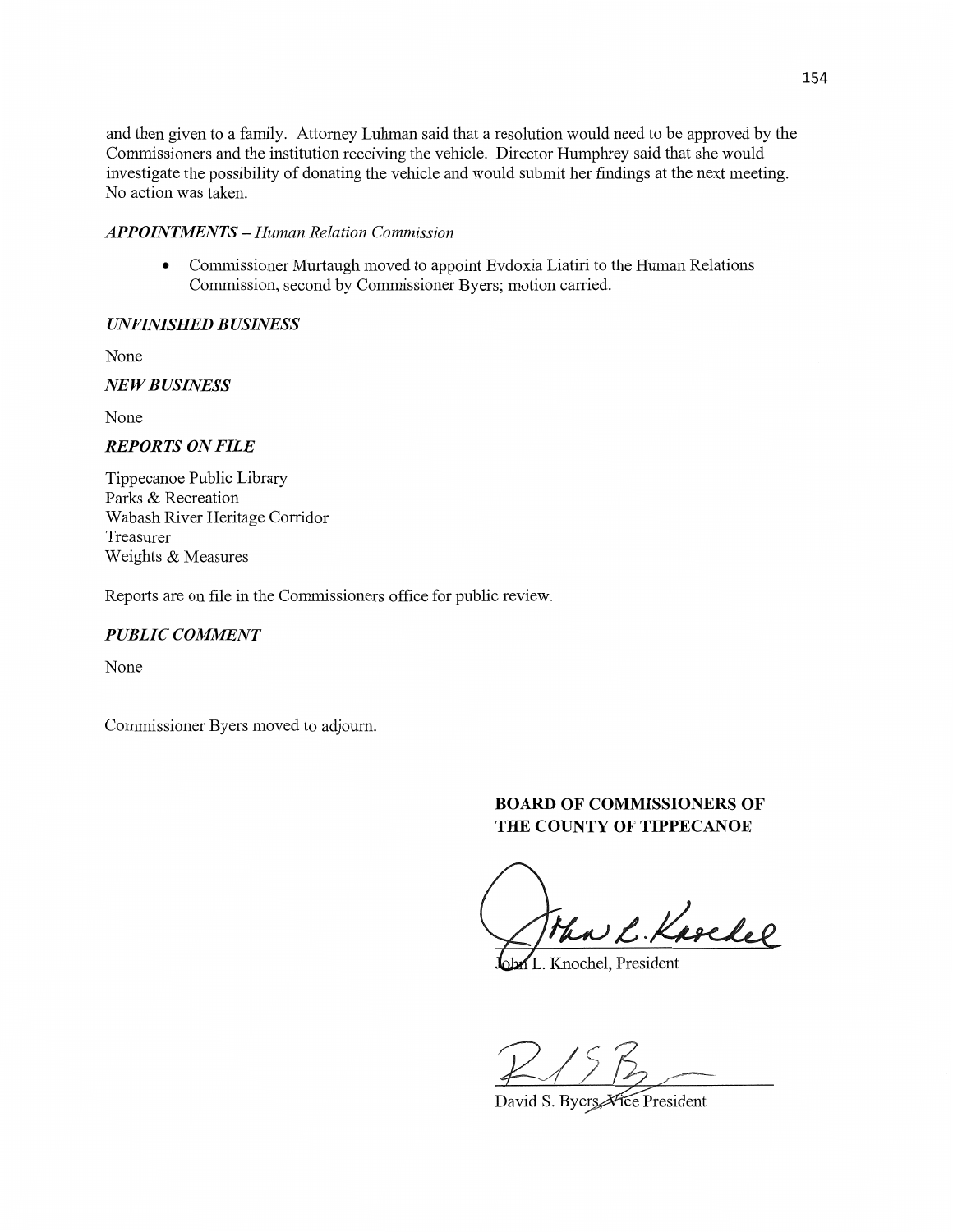hirlang Thomas P. Murtaugh, Member

ATTEST:

Vistor  $\mathcal{A}_{\alpha}$ Jennifer Weston, Auditor 11/15/10